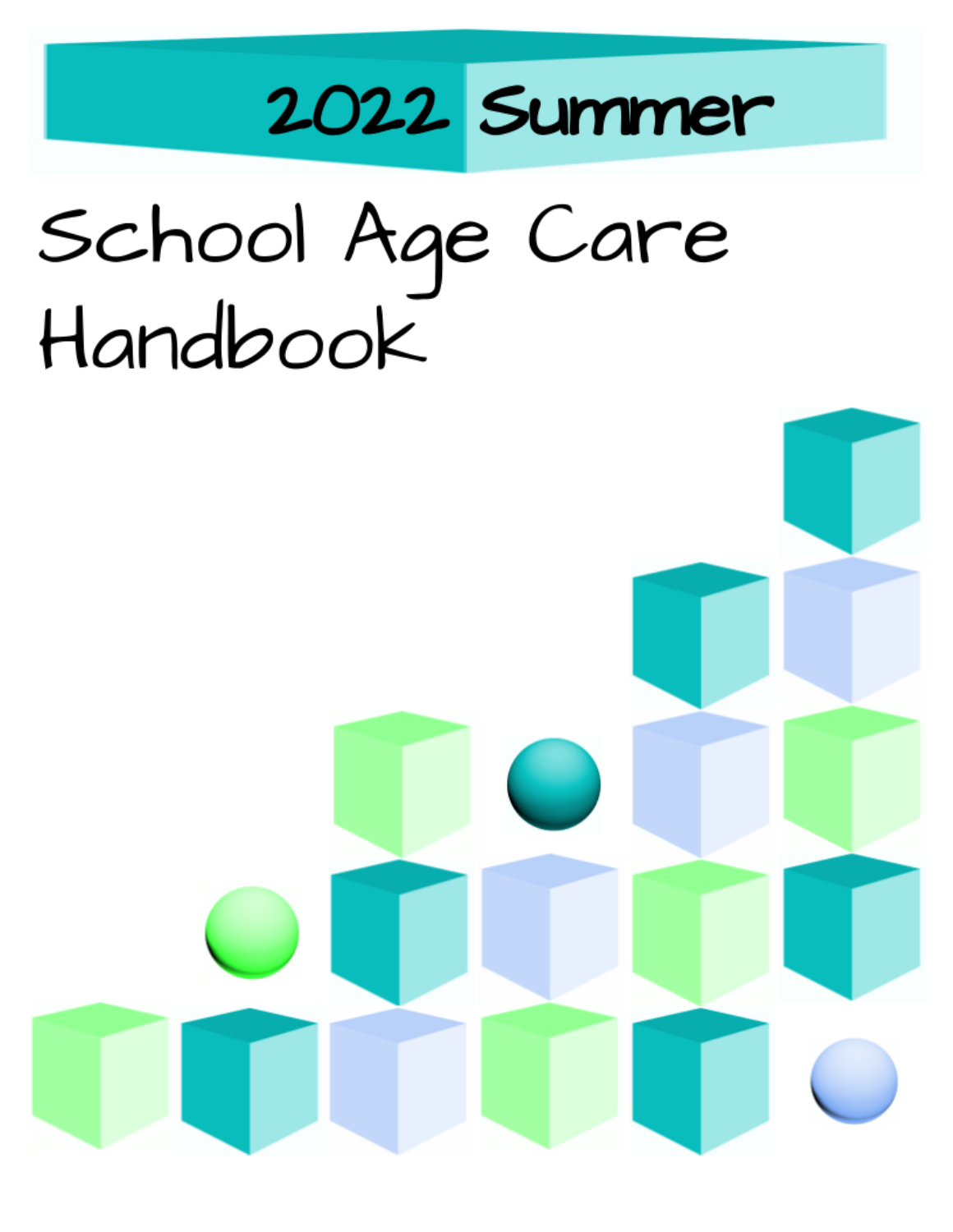# WEL CON

The staff would like to take this opportunity to welcome you and your children to the Summer SAC Program. This Community Education program is designed to provide a safe and supervised environment for children that have completed Kindergarten through grade 5 by the opening day of summer programming.

School Age Care is operated through Owatonna Public Schools Community Education Program.

SAC offers a variety of activities to channel children's energies into positive growing experiences. Research shows that quality school-age care programs keep kids safe and help working families, and improve overall child achievement and attendance during their school years.

Daily programming is based on the needs and interests of the children. Children have opportunities to provide input into what types of projects and activities are available and the physical make-up of their environment. Allowing children to participate this way follows best practice, helps to develop independence while fostering community, and keeps them engaged and interested in what is happening in their environment.

Caring and trained staff members provide fun, consistent, and nurturing environments. Access to caring adults who provide support to children is a key component to the child's ability to grow their skills successfully. Whether it is through conversation, shared learning experiences or resolving a behavior concern, our goal is to ensure the success of children in our program by establishing positive relationships, providing educational and recreational activities and offering opportunities for kids to share ideas and feel valued.

#### **We welcome you and your family and look forward to serving your summer school age care needs!**

**Registration Fee:** \$25/family

**Contract Care Fee Options:** All options include lunch & snacks

**Full-time: \$155/week/child**

Part-time: \$35/day/child

**Number of part-time contracts will be limited to 20**

Part-time contracts need to be an established weekly schedule, ex M/T/W/TH, M/W/F, T/TH, etc.

Part-time contract calendar must be turned in by June 1 or when contract is submitted, whichever is later.

#### **RIVER SPRINGS WATER PARK-Included in Summer SAC fee**

We will plan on going to the waterpark on Thursday afternoons June 16-July 28, weather permitting

#### **SCHOOL-AGE CARE OFFICE**

**(**Roosevelt Community School) **SAC** 122 E McKinley St Owatonna, MN 55060

Phone: 444-7900 Absence line: 444-7936 General information, registration, billing and customer service

#### **CONTACTS**

| Betsy Wilker, Youth Programs and Enrollment     |  |
|-------------------------------------------------|--|
|                                                 |  |
| Sean Hughes, OMS Activities Coordinator444-7900 |  |
| Debbie McDermott-Johnson, Director of Community |  |
|                                                 |  |

**SAC** is available Monday-Friday most weeks.

Hours 6:30 a.m. -5:30 p.m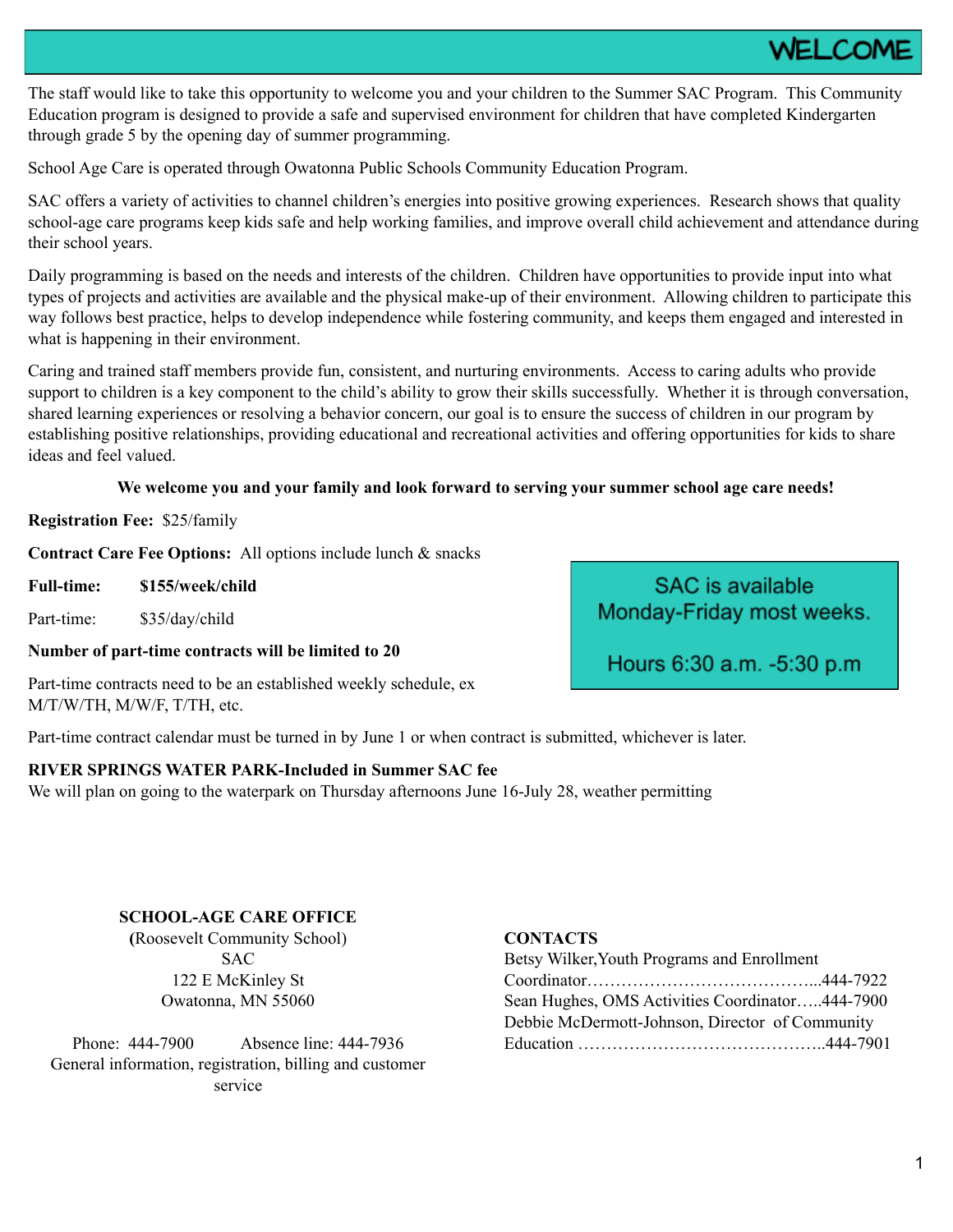# **EXPECTATIO**

#### Enrollment in the program assumes an understanding that you will abide by the guidelines listed as follows

#### **Children's Expectations of the Program**

Children may expect:

- To have a safe, supportive and consistent environment.
- · To use program equipment, materials and facilities on an equitable basis.
- · To be treated respectfully
- To receive guidance that is appropriate.
- To receive nurturing care from staff members who are actively involved with them.



# **Parent Expectations of the Program**

Parents may expect that:

- Their children are cared for in a safe, supportive, large group care environment.
- · They may visit with the program supervisor about concerns related to their child or program.
- · They will be told about any daily incidents involving their child.
- They will be regularly informed by the staff about program activities.

# **PROGRAM**

·

SAC offers a variety of activities in both group and individual situations. Some of the activities we specialize in include: creative arts and dramatic play, recreational skills, community exploration, reading, science, manipulative and construction toys, everyday math fun, digital skill building, outdoor play, and special events.

Children are provided "choice time" each day to pursue their own special interests. Parents are encouraged to alert staff to the special interests in their child's life. Weather permitting children will spend a great deal of time outdoors each day. .

SAC will follow all CDC/MDH/MDE guidelines and inform parents of any changes that may occur.

# **Programs Expectations of Children**

The program expects that the children will:

- Have fun, be friendly, be safe, be honest and be respectful to staff and others.
- · Be responsible for their actions.
- Participate fully in a large group care setting.
- Respect the school rules that guide them during the day and when at the program.
- · Remain with the group and program staff at all times.
- Follow simple directions appropriate to child's age.
- Take care of materials and equipment properly and return them to their proper place when done, or before taking out new ones.
- To wear a mask everyday while inside the building.

## **Program Expectations of the Parents/Guardians/ Custodians**

The program expects that parents will:

- · Read parent handbook
- · Pay fees on time as explained in the fees and payment procedures.
- Keep the child's records up-to-date as explained in the enrollment form.
- · Pick up children on time as explained in the Attendance Procedures section.
- · Forward changes of address and phone numbers to the SAC Site and SAC office.
- · Follow the health and medication policies as explained in the Illness/Medication Procedures Section.
- Contact the site if their child will not be attending as scheduled.
- Pay attention to any communication from site staff regarding their child's behavior, and cooperate in efforts to bring about improvement to the situation.
- · Inform staff about any special needs of their children, this includes allergies too.
- · Communicate appropriately and respectfully to staff.
- Understand the function and schedule for our large group care environment and understand your child's ability to be successful in this environment.

## **DAILY GROUPING**

Grade groupings being targeted this summer include K-5. While there may need to be some flexibility with these groupings due to the number of children enrolling and planned activities, our goal is to provide a quality care experience where children can be successful and enjoy their time while waiting for parents to complete the work day. SAC offers a variety of activities in both group and individual situations. SAC is not designed to provide long term 1:1 care for students.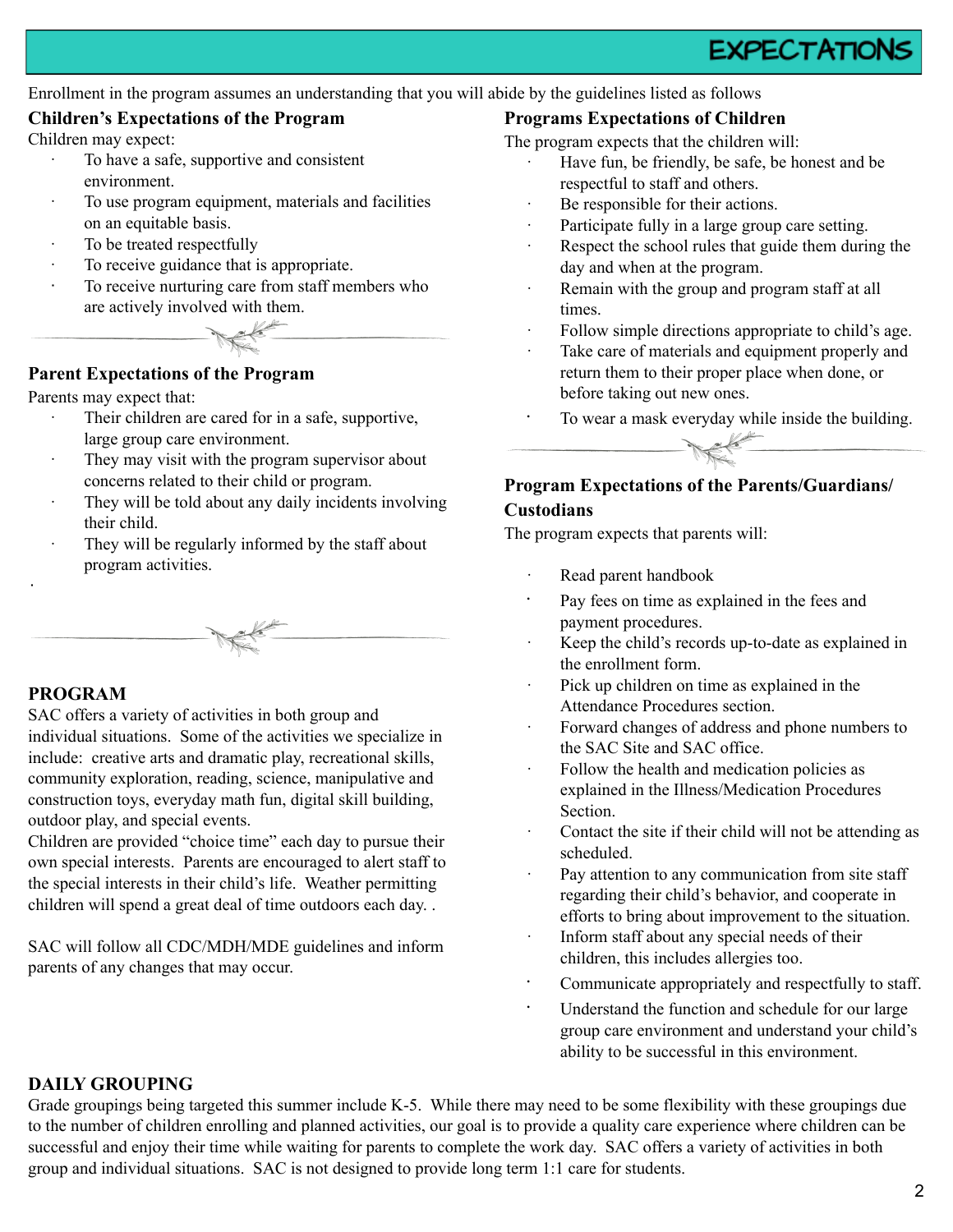# **ENROLLMENT AND REGISTRATION**

# **ENROLLMENT REQUIREMENTS**

- $\checkmark$  Children entering first-sixth grade in the Fall may enroll in our Summer Program
- $\angle$  All children need to be toilet trained and be able to perform bathroom functions on their own.
- ✓ Children need to be able to participate in a large group care setting.

# **Summer SAC is not designed to provide long term 1:1 care for students**

 $\checkmark$  Families currently participating in the program may only register for the next session if their account is in good standing. For a child to start on the first day of the new session, all fees for the previous session must be paid in full.

As a Community Education Program in ISD #761, SAC will not deny or discriminate based on race, color, creed, religion or national origin in its enrollment policies.

# The Company of the Company of

# **PROCESSING ENROLLMENT:**

A minimum of three business days are needed to process enrollments

- Submit completed enrollment form online
- ✓ Pay non-refundable registration fee (credit card is needed for online registering)

## All Families \$25 T-shirt fee \$5/child

# **\*\*\*\*\*\*\*SAC no longer accepts Child Care Assistance\*\*\*\*\*\*\***

- ✓ A preliminary confirmation email will be sent out after the contract is initially accepted. Please follow the link in the email to answer a few additional questions. **If questions are not answered by May 15, families will be unaccepted from Summer SAC and moved to the bottom of the waitlist.**
- ✓ When questions are complete, families will receive another email confirming their enrollment into our SAC program. This email will include a payment schedule and official Welcome.
- $\checkmark$  If your child or children have any allergies that require Benadryl, Epi-pen, inhaler or medication, the following forms need to be filled out, every year, and returned to Roosevelt Community School, before the child will be allowed to attend SAC.
	- $\Diamond$  Care plan (steps to take if episode occurs)
	- ✧ Medication Request and Physician Authorization signed by physician (one for Benadryl, one for Epi-Pen, etc)
	- ✧ Medication must be supplied to our Summer SAC site.

These forms need to be turned in every year by June 1 or your child will be unable to start SAC. If you participated in school year SAC, these forms may already be on file, please call Betsy 444-7922 to confirm.

SAC reserves the right to delay enrollment due to the need to increase staffing or to gather additional information about the student.

Space is limited. Families are enrolled on a first-come, first-serve basis.

Enrollment is contingent on additional questions being answered. However, a child will still be unable to start SAC if medical forms or medication are needed and not supplied. We understand that this may be an inconvenience for some **families but it is for the safety of the child.**

## **SNACKS**

Children will be provided two snacks daily, one in the morning and one in the afternoon.

**Please inform staff of any allergies or special dietary needs. A dietary statement must be on file with nutrition services in order to provide alternate meal/snack.**

Any snacks brought by children or staff to share for special occasions must be purchased from a commercial supplier-no

home baked goods please!



# **T-SHIRTS**

A SAC t-shirt (worn over the child's regular clothing) is required on all off-site activities. This includes all field trip events. Pennies will be worn for swimming as well.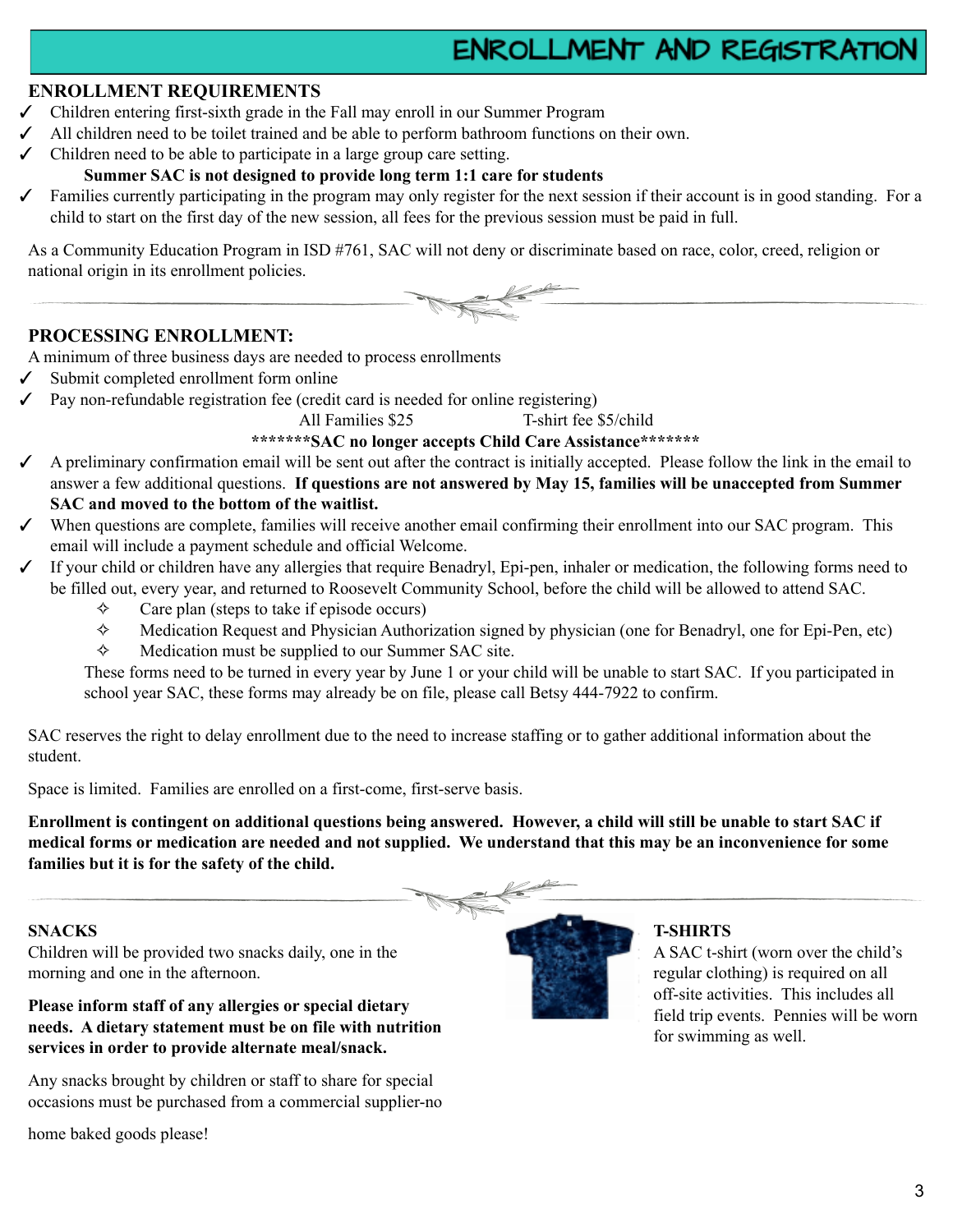# **ATTENDANCE PROCEDURES**

## **SIGN IN/SIGN OUT**

For your child's safety, the parent/adult who brings the child to SAC must sign your child in every morning and every afternoon, must be included as emergency contacts on your family profile. Staff will be signing children in/out. Drop off/ pick up people must still escort their child part way into the building.

**SAC kids should not be using the iPad.** It is for adults to sign in and out. (Failure to comply may result in termination of contract).

Please tell staff your name at pick up. We have a lot of adults coming to pick up SAC kids and it is hard to remember all faces.

Staff will make every effort to greet parents as they come on site. In the event staff is involved in an activity with the children, please alert staff to your presence.

Summer SAC does not allow children to walk to or from site for liability reasons. All children must be accompanied and signed in/out by an adult or sibling, age 13 & over to and from the SAC site.

# **PARENT ARRIVING UNDER THE INFLUENCE**

SAC staff members, as school district employees, are mandated reporters of child endangerment concerns. If a parent arrives at SAC to pick up their child(ren) and a staff member has a reason to believe that the parent is under the influence of alcohol or drugs, certain steps will be taken.

# **AUTHORIZATIONS**

When registering your child for SAC, please name all persons authorized to pick-up your child and anyone who is not allowed to pick up your child. In order for us to legally stop a non-custodial adult from taking a child, a copy of the court order must be on file.

Please inform the staff in advance, preferably in writing, if someone other than a parent or guardian is to pick up your child.

A picture ID will be requested when someone other than a parent or guardian picks up a child.

# **LUNCHES**

Lunches are included in the daily care fee. A monthly menu will be posted at the site. **Due to food safety issues, we will be serving lunch from 11:30-12:00.** We will hold lunch until just shortly after noon. If your child is off site during lunchtime and returning for the afternoon, please see that your child has been fed lunch prior to returning. If your child does not care for the menu for the day, please send a bag lunch for them.

# **EMERGENCY CONTACTS**

In addition to parents, please list at least three people with local phone numbers on the emergency form who can pick your child up from SAC in case of an emergency. Unfortunately people who are out-of-town are too far away to help in emergency situations. It is important that families keep the staff and SAC office informed about changes for emergency contacts which can be updated in your online profile. Children will not be released to individuals not authorized to pick-up.

## **PARTICIPATION IN ACTIVITIES OUTSIDE SAC**

Occasionally children leave during their SAC day to participate in various activities (i.e. swimming lessons, scouts, music lessons) families are responsible for transportation to and from their child's additional activities. Children are to be signed in/out of SAC site by the parent or designee each time. If you child is registered for enrichment camps at Roosevelt, please let staff know so we can get them to their class.

## **ABSENCE**

If your child will be absent from SAC, **please call 444-7936 no later than 8:45 a.m.** for lunch counts.

## **PROCEDURE FOR LATE PARENT PICK UP**

SAC closes promptly at 5:30 p.m. according to the clock at the site. A late fee of **\$1.00** per minute will be assessed beginning at 5:31 p.m. Three late pick-ups could result in termination of the contract. Should a child remain at SAC after the closing time, the staff will attempt to call parents and any persons listed on your authorized pick up list. **Should no one be available or able to** come for the child, and if the parent has not arrived by 6:00 p.m., the Owatonna Police Department will be called. The child will then be turned over into their custody.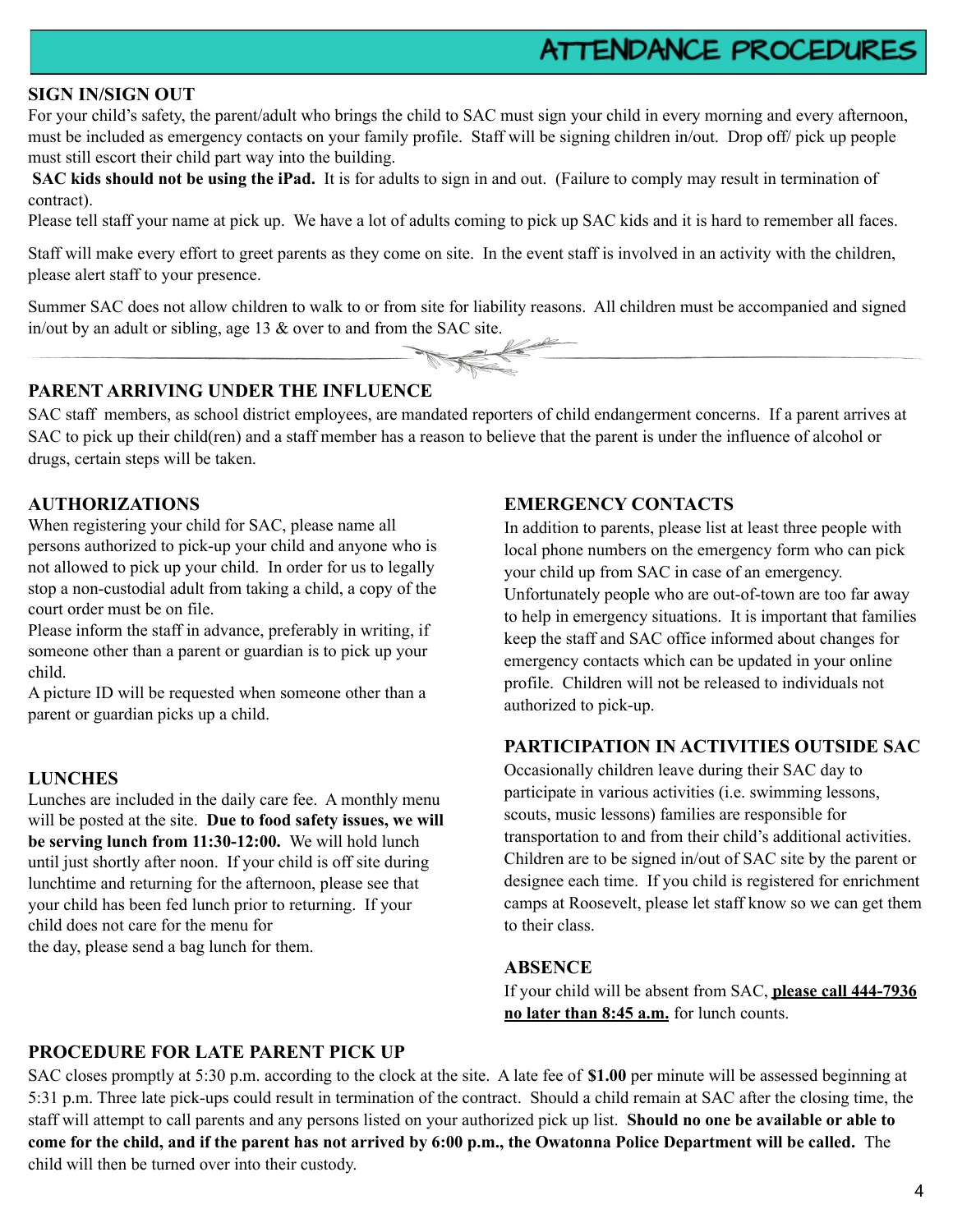# PAYMENT AND FINANCIAL PROCEDURES

# **PAYMENTS**

Families contracting for summer care will receive a payment schedule with their second and final confirmation email. **All payments cover care for the upcoming two-week period.**

**Withdrawing:** All requests for changes/cancellation of contracts must be in writing. We require a two week paid notice for contract modifications or withdrawals.

Families who have not paid their care fee by the due date or arranged for a late payment will not be extended child care. Children will not be expected at SAC until payment is satisfied. **SAC reserves the right to discontinue or limit service due to non-payment.**

Summer SAC is fully supported by care fees paid by families. To ensure that program costs involved in securing payments are minimized, the payment schedule will be closely adhered to this summer.

## **SAC does not accept Child Care Assistance**

#### **SAC will not issue refunds for those families who choose to pay ahead.**

## SAC will not issue refunds for student dismissal from the program, either through an earned leave of absence or contract **termination resulting from unresolved student behaviors.**

The Summer SAC program understands that situations will occur in family budget plans that prevent prompt payment and staff is committed to working with families who are proactive in communicating their need for accommodation. Questions concerning payment schedules can be addressed to Betsy Wilker, Program Coordinator (444-7922) or Deb McDermott-Johnson, Director of Community Education (444-7901).



|                  | <b>PAYMENT SCHEDULE (per child)</b>     |                  |                                                                                                                                             |
|------------------|-----------------------------------------|------------------|---------------------------------------------------------------------------------------------------------------------------------------------|
| <b>Due Date</b>  | <b>Care Dates</b>                       | <b>Full-Time</b> | <b>HOW TO PAY</b>                                                                                                                           |
| May 31           | <b>June 6-17</b>                        | <b>\$310</b>     | $\triangleright$ FAMILIES MUST HAVE AN AUTO DEBIT<br><b>SET UP ON THEIR ACCOUNT</b><br>$\triangleright$ IF AUTO DEBIT IS NOT VALID FAMILIES |
| June 13          | June 20-July 1                          | <b>\$310</b>     |                                                                                                                                             |
| June 27          | <b>July 5-15</b>                        | \$279            |                                                                                                                                             |
| (no care July 4) |                                         |                  | ARE RESPONSIBLE FOR MAKING                                                                                                                  |
| July 11          | <b>July 18-329</b>                      | <b>\$310</b>     | PAYMENT WITH CASH, CHECK OR MONEY<br>ORDER. FAMILIES CAN ALSO PAY ONLINE                                                                    |
| July 25          | <b>Aug. 1-5</b>                         | \$155            |                                                                                                                                             |
| <b>August 1</b>  | <b>Aug 8-19</b>                         | <b>\$310</b>     | <b>DIRECTLY.</b>                                                                                                                            |
|                  | (Limited number of full time contracts) |                  |                                                                                                                                             |

# **PAYMENT BY CHECK**

When you provide a check as payment, you authorize Owatonna Public Schools either to use information from your check to make a one-time electronic fund transfer from your account or to process the payment as a check. For inquiries, please call (507) 444-7900. When we use information from your check to make an electronic fund transfer, funds may be withdrawn from your account as soon as the same day you make your payment, and you will not receive your check back from your financial institution.

# **RETURNED CHECK**

Checks returned for non-sufficient funds, plus all applicable bank-processing fees will be collected through established Owatonna Public Schools, ISD #761 procedures. A service fee of \$30 or the amount allowable under state law will be imposed on all returned checks. Additional civil penalties may be imposed if the check is not paid within 30-days of dishonor. (M.S.A. 604.113) In the event that your draft or EFT is returned unpaid, your account may be debited electronically for the original amount of the draft or EFT and an item fee of thirty dollars (\$30.00).

## **PAYMENTS SUBMITTED FOR COLLECTION**

In the event that any unpaid balance is placed for collections, with **Advantage Collection Professionals, Inc**. and/or placed with an attorney to obtain judgment or otherwise satisfy payment of this account, a **fee of 40%** of the unpaid balance will be added to the total amount due. This amount shall be in addition to any other costs incurred directly or indirectly by Owatonna Public Schools, ISD #761 to collect amounts owed under this agreement such as court costs, sheriff's fee, interest, and late fees, etc.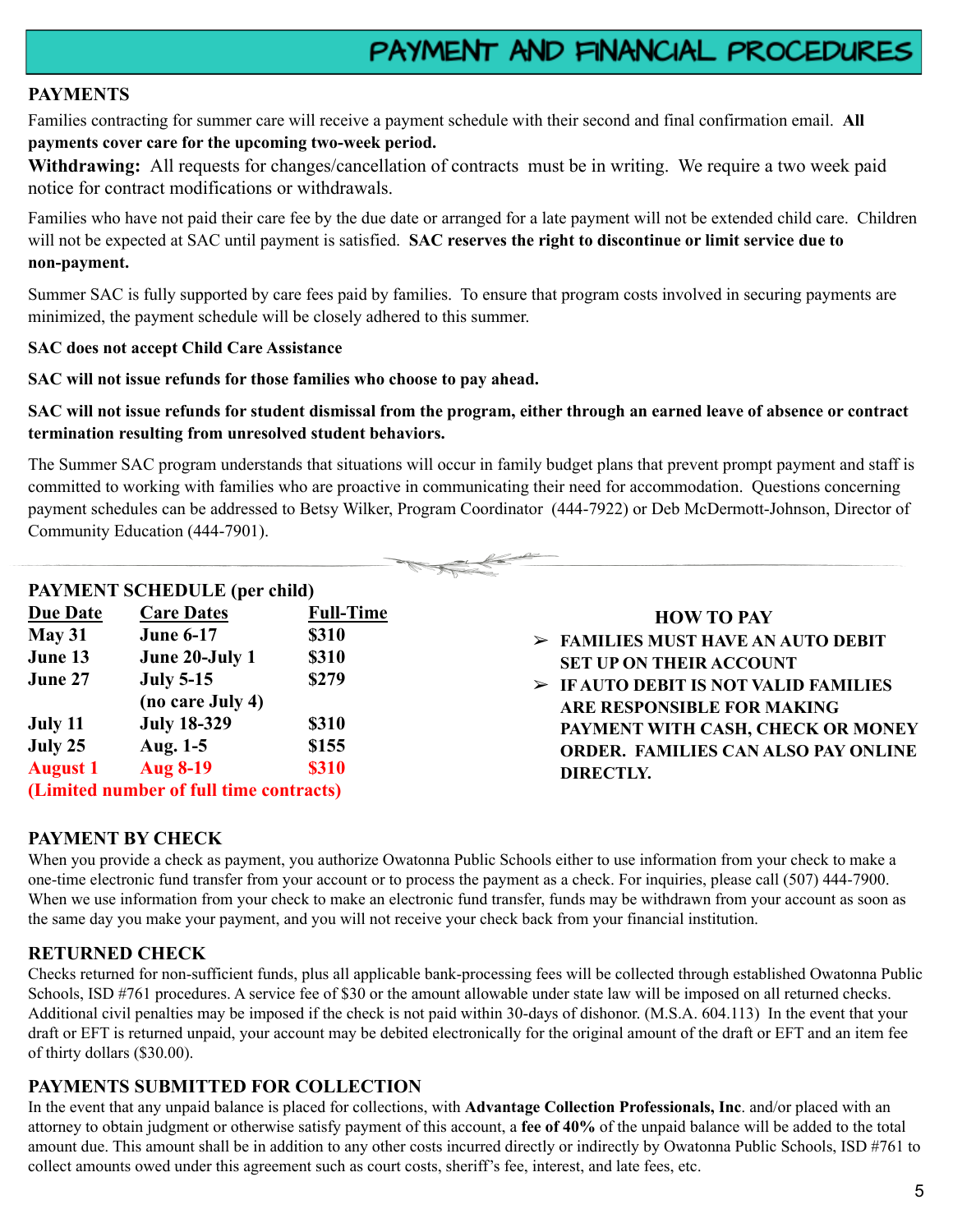# **ILLNESS/MEDICATION PROCEDURES**

# **MEDICATION**

Although SAC may not dispense medication for your child daily, there may come a time when we need to dispense medication (i.e. field trips, summer, Fun Days). Please become familiar with the following guidelines.

1. **Prescription medications** require a *"Medication Request and Authorization"* form that is completed and signed by both the parent or physician. Staff cannot dispense medication without the *Medication Request and Authorization* form on file or without a doctor's signature. 2. Prescription medication must come to school in the **original prescription container** appropriately labeled for the student by pharmacy and physician. Mixed dosage in a single container or dosage that needs to be altered will not be accepted. Medication in envelopes, baggies, etc. will not be administered.

3. **Non-prescription / over the counter medications** follow the same requirements as prescription medications if the parents want them administered in school. A *"Medication Request and Authorization"* form needs to be completed by the parents and physician. Medication must be in the original container, which clearly identifies the medication.

4. **Medications are generally not to be carried by the student.** If an exception is to be made (i.e. bronchial inhalers, bee sting kits), there must be a *"Medication Request and Authorization"* form on file with the school district and SAC site. Medication should be brought to school by the parent or guardian and left with the appropriate school representative, except as noted in a written agreement between the school district and the parent.

5. **The SAC staff must be notified immediately of any change** in the student's medication or if the medication is no longer required. For medication dosage changes, the school district must receive notification from the physician.

6. Planning for students who require medication on **field trips** must be done prior to the day of the field trip. It is the parent's responsibility to inform the staff of medication needs in advance of the field trip.

#### **ILLNESS/HEALTH PRACTICES**

Owatonna Public Schools (including SAC) have the following practice regarding ill children:

**1.** Children who are ill must not be brought to SAC. This includes children with the following symptoms: fever, diarrhea, an undiagnosed rash, inflamed eyes, severe cold or sore throat.

**2.** A child is sent home if displaying signs of physical illness and/or has a temperature of 100°F or higher.

**3**. A child should be "fever-free" for at least 24 hours before returning to school (SAC).

**4.** When taking antibiotics, a child must be on the medication for at least 24 hours before returning to school (SAC). **5.** If a child has been vomiting during the night, he/she should not attend school (SAC) the following day.

If a child becomes ill at SAC, staff will have the child rest apart from the other children, and contact you to pick up your child. If you cannot be reached, the staff will contact the emergency back-up people listed on your child's emergency form.

If your child comes down with a communicable disease such as chicken pox, head lice, pink eye or strep throat, CONTACT SAC IMMEDIATELY. When a communicable disease is reported, a note will be posted to inform other

parents of exposure.

## **ACCIDENTS**

If your child has a minor injury (i.e. scrapes, minor bumps  $\&$ bruises), you will be notified when you pick up your child. If a serious injury should occur which might need medical attention (e.g. deep cut, sprains, and chipped tooth), the staff will call you immediately so medical attention can be sought. In an emergency, the staff will call 911 and then contact you. After 911 has been called, it is up to the 911 team responding to the emergency to decide what actions will be taken. You will be responsible for medical charges

*"Medication Request and Authorization"* forms are available at the SAC site, the main office at each school, and most local doctor's offices. If your child goes to the doctor, take this form with you in the event your child needs medication of any type.

## **INSURANCE**

The program carries school district liability insurance. Families are encouraged to provide their own health/accident insurance coverage.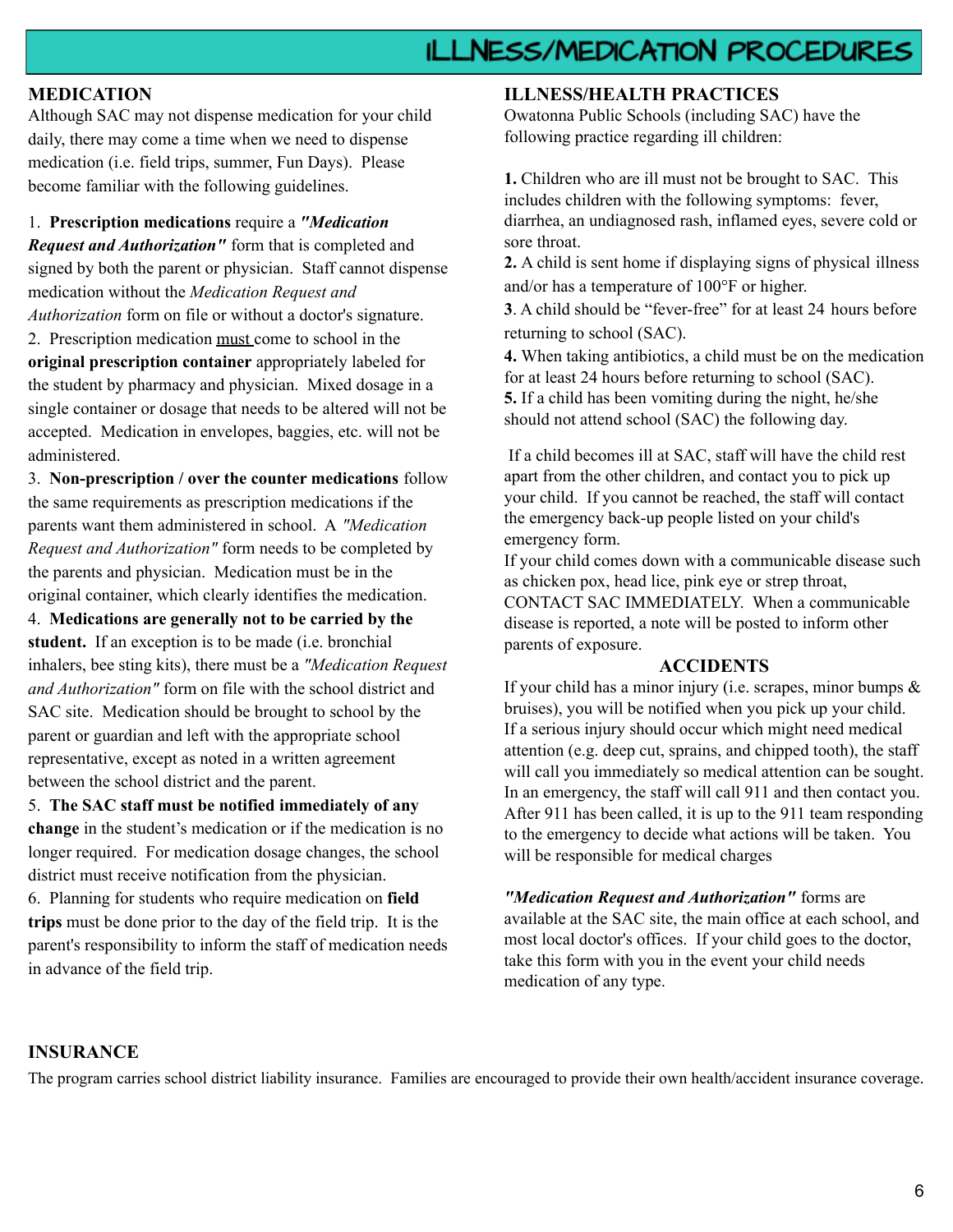# CHILD GUIDANCE PROCEDURES

# **PROCESS FOR PROMOTING SUCCESS IN ALL CHILDREN**

SAC views *discipline* as an opportunity to teach children social skills needed to function successfully in daily life. SAC staff encourages appropriate behavior through clear guidelines, consistent consequences and positive staff interaction. When working with children, SAC staff remains proactive, guiding children in making appropriate choices and redirecting them as needed.

# **PARENTS AS PARTNERS**

To be more effective in working with children, SAC staff team up with parents to work on issues together. Ongoing communication between home, school and SAC promotes success for children. When staff understand children's needs, they can respond appropriately to those needs.

# **PROMOTING SAFETY AND SELF-ESTEEM FOR ALL STUDENTS:**

In order to maintain a safe and nurturing environment for all children, SAC will not tolerate any inappropriate behavior that hurts or intends to hurt others: physically, verbally, or emotionally. Children deserve a positive environment that helps them feel secure, fosters their self-esteem, and provides opportunity to develop new skills.

# **INCIDENT NOTICE**

When a child demonstrates consistent inappropriate behavior or needs that go beyond program expectations, staff will make every effort to remediate the problem. If their efforts don't bring success, a behavior Incident Notice will be issued and signed by the staff and parent/guardian.

An **"Incident Notice"** is issued when behavior is:

*Unwanted/offensive* -- intended to hurt others physically,

emotionally, or intended to damage property

*Repeated* -- intervention doesn't work, and …

*Disrupts the site* -- impacting the well-being of other children and/or staff.

*First Notice* -- Warning to alert parents about behavior issues in SAC

*Second Notice* -- A meeting with parent, child, and SAC staff will be scheduled to discuss the behavior issues. An action plan will be developed at the meeting to promote the child's success in SAC.

*Third Notice* -- Five-day "behavior leave of absence" from SAC. The child may return to SAC as long as he/she follows appropriate program guidelines.**\*No refunds of fees will be issued on days when children are on a "behavior leave of absence".**

*Fourth Notice* -- Child care services are discontinued until the end of summer. **Refunds will not be given**.

# *\*The SAC Guidance procedures are intended to maintain a positive environment where children and staf can feel safe, respected and accepted.*

*\*To promote success for your child in SAC, please review Parent/Child/Program Expectations with your child before your child joins the program.*

# **IMMEDIATE SUSPENSION**

For the safety and benefit of all children in the program, SAC reserves the right to *immediately suspend* any child who:

- **● Causes or attempts to cause physical injury to self or others**
- **● Causes or attempts to cause destruction of property**
- **● Leaves the designated SAC area with the intent to run away or hide from staff.**

Parent(s) will be notified IMMEDIATELY to come pick up their child. A meeting will be scheduled between parent(s), child, and SAC staff to discuss the child's behavior and the consequence of the behavior. The child may return to SAC after a five day leave of absence providing the child continues to follow SAC guidelines. **\*No refunds of fees will be issued on days when children are on a "behavior leave of absence"**

# **UNABLE TO CONTINUE SERVICE**

SAC strives to meet the needs of all children enrolled; however, occasionally our program is not in the best interest of a child. Reasons for SAC to discontinue service includes, but is not limited to:

- Abusive language and/or threatening behavior toward staff or other children by child or parent.
- Three or more late pick-ups during the summer.
- Failure to pay for services or set up payment plan within 14 days of receiving a billing statement. Notice of discontinuation of childcare services due to non-payment may be put into effect immediately.
- Child is unable or unwilling to follow staff direction or program behavior guidelines (i.e. wandering/running out of SAC area, destruction of property, physically, verbally, or emotionally hurting others, consistently acting out against staff).
- Child's behavior that can do harm to students, staff, or self (i.e. throwing objects, striking out with intent to harm, exploding temper that has the potential of causing physical injury).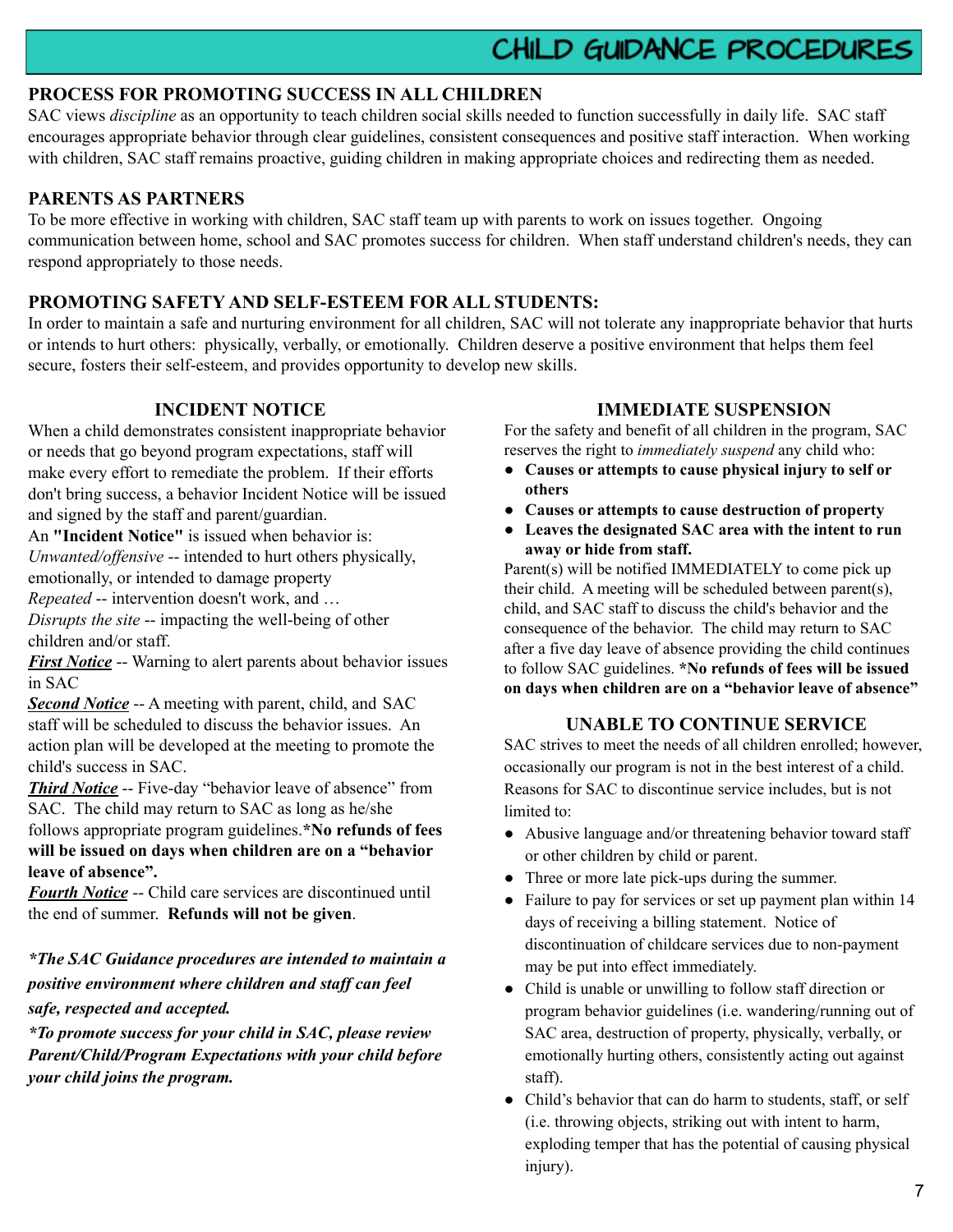# **GENERAL INFORMATION**

#### **SUMMER WEAR**

Children should dress casually and appropriately for the activities of the day. Should wear or have tennis shoes and socks available throughout the day. On field trip days, children must wear socks and tennis shoes, as we will be doing a lot of walking and climbing, this includes our weekly trip to the library.

# **OUTDOOR GUIDELINES**

Children will go outside frequently. Children are encouraged to drink water regularly. They should bring a prefilled water in a spill-proof container, clearly identified with their name. We will try to go outside everyday, even for just a little bit. On the excessively, hot days, we will limit our time spent outdoors. Days that the heat index is over 100°F we will spend time outside in increments of about 10-15 minutes at a time.

#### **SUNSCREEN/INSECT REPELLENT**

Sunscreen /insect repellent should be **applied daily prior** to your child's arrival at the SAC site. Please teach your child the importance of proper application. All SAC families must provide their own sunscreen/insect repellent, labeled with child's first & last name. SAC staff will remind and supervise your child's self-application of the sunscreen/insect repellent throughout the day. **Staff members are not able to physically apply sunscreen/insect repellent to children.** Staff will network with parents if a concern emerges with self-application.

## **LOCAL FIELD TRIPS**

Children may take advantage of local opportunities for fun and enrichment. Typical trips might include: water park, public library, community parks or business tours. Shorter trips will be walking, other times transportation will be by bus. Usually local trips are taken by the entire site. On occasion, trips may be specific to an age group. Families will be asked to give permission for their child to attend these local field trips by signing a blanket off-site permission included in the registration. The Summer SAC staff will provide a weekly posting of trips that your child may be taking.

## **VISITORS AND OBSERVATIONS**

Parents and community members who are screened by the coordinator in advance are welcome to observe the program. For liability and supervision purposes, it is not possible for non-enrolled children who visit the program to take part in activities

## **ITEMS FROM HOME**

Donations of items from home that may be used for art projects or creative play would be appreciated. Some of the items that could be used at SAC are: Yarn or string - (art projects)

Paper-scratch paper

Board games - especially appreciated by children If you would like to donate other usable items, contact the staff.

## **CHILDREN'S PERSONAL PROPERTY**

To protect your child's valuables; toys, iPods, cell phones and other personal property are **prohibited** at the Summer SAC site. Summer SAC is not responsible for lost or damaged property.

#### **SNACKS**

SAC will provide a snack each morning and afternoon. Families must notify staff if there is a food allergy. **No alternative snacks will be provided unless an allergy form is on file for this year.** Notification of any allergies is the parent's responsibility. *Families may participate in supplying a snack if they wish – it must be commercially prepared and in its original package.*

## **EMERGENCY CLOSING**

If Owatonna Public Schools are closed due to inclement weather or a utility emergency, SAC will also be closed. Updates will be sent out via text message and updated on Owatonna Community Education's Facebook Page.

# **COVID INFORMATION**

Summer SAC follows all CDC, MDH and Governor mandates. At this time no masks are needed. For those families still wanting to mask please do so. If the need should arise, notice will be sent out to all families on masking updates.